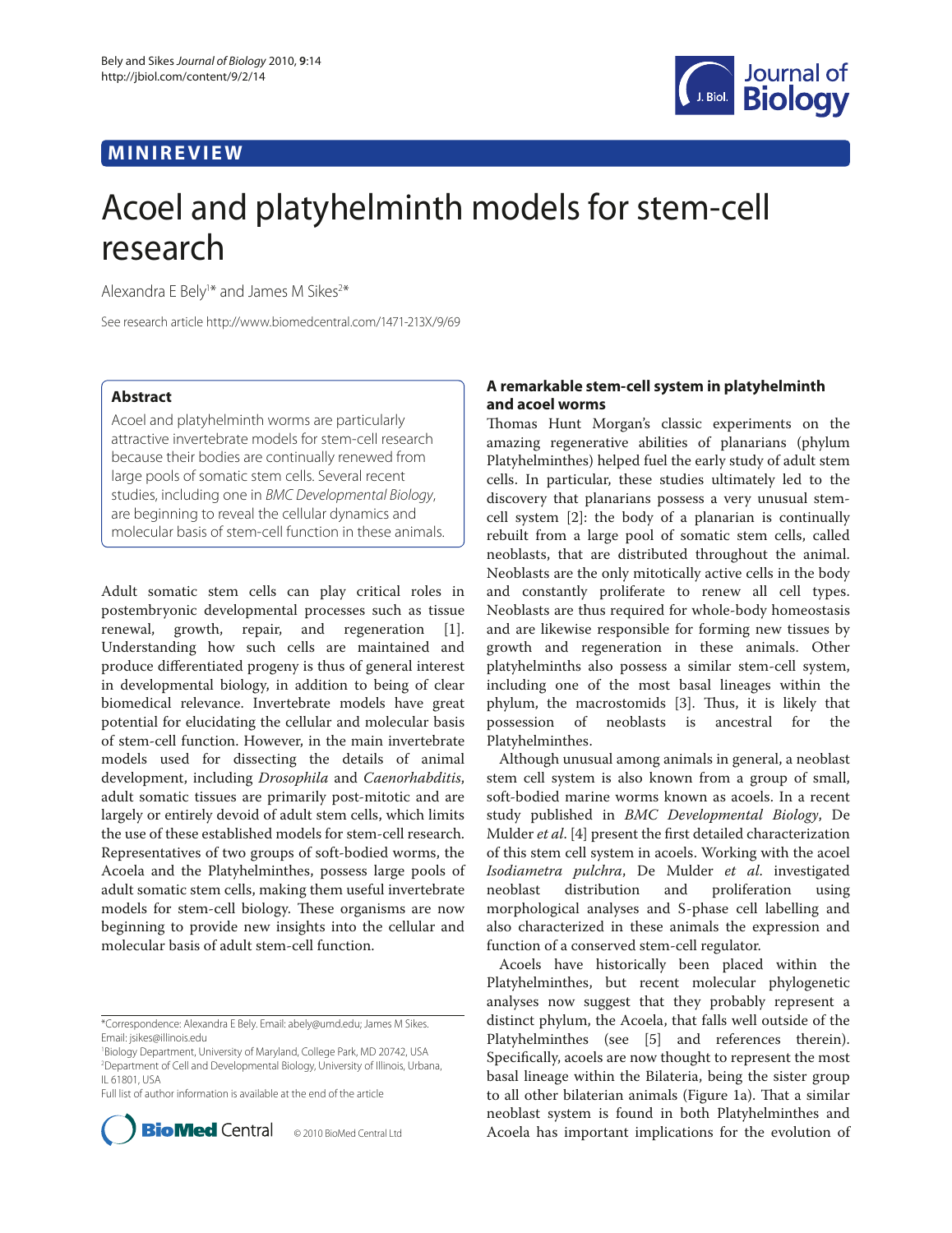

this unusual mode of homeostasis. If acoels are indeed the outgroup to all other bilaterians, the neoblast stemcell system may have evolved convergently in acoels and platyhelminths or, alternatively, may even be ancestral for all bilaterian animals.

of their unusual neoblast system, platyhelminths and acoels are particularly attractive invertebrate models for stem-cell research. They present a number of advantages, including the fact that a large pool of stem cells is available throughout the lifetime of each individual; the stem-cell pool is collectively totipotent, not just pluripotent (neoblasts can even give rise to the germ line); these stem cells exhibit high rates of turnover, undergoing continual self-renewal and production of differentiated progeny; and neoblasts are the only proliferative cells in the body while the rest of the body is post-mitotic, making it possible to selectively disrupt large pools of stem cells *in vivo* through wholebody irradiation or other techniques.

#### **Cellular and molecular dynamics of neoblasts**

Several platyhelminth and acoel species are being developed into powerful models for investigating stem cell biology. Although *Dugesia* was Morgan's original planarian subject, species in the closely related genus *Schmidtea* have rapidly become the best characterized of the planarians. As the research community working on this genus has grown, robust techniques have become available for marking and manipulating stem cells in this group and important genomic tools have been developed, including a fully sequenced genome for *S. mediterranea* (reviewed in [1]). Smaller research communities have also begun working on the stem cell biology of the macrostomid *Macrostomum lignano* and, most recently, the acoel *Isodiametra pulchra*. Collectively, these studies are beginning to reveal the generalities as well as the unique properties of this similar neoblast stem-cell system employed in different animal groups.

The *in vivo* cellular dynamics of neoblasts are remarkably similar in platyhelminths and acoels. In planarians, macrostomids, and acoels, neoblasts reside exclusively within the parenchyma, although the exact spatial distribution of neoblasts within the body varies slightly among these different groups (Figure 1b) [4,6,7]. Neoblast progeny then disperse out from the parenchyma, giving rise to new differentiated cells of the body. A recent microarray study in planarians indicates that the self-renewing neoblast population has a specific transcriptional profile and that the recent progeny of neoblasts express a sequence of distinct transcriptional profiles as they migrate and begin to differentiate [7]. Interestingly, in that study, several chromatin-modifying factors were found to be expressed in neoblasts, consistent with the idea that chromatin modification may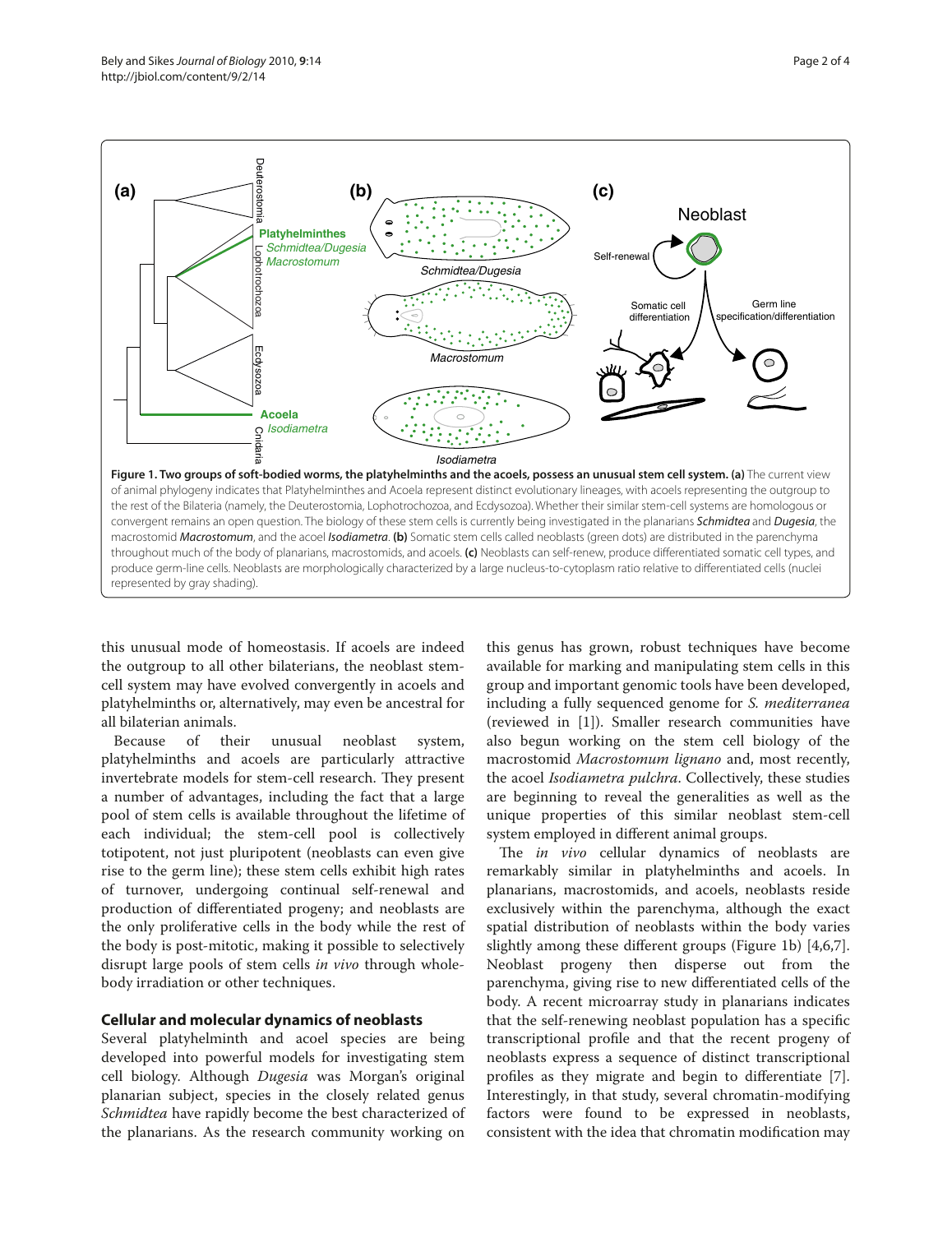play an important role in permitting cells to maintain an undifferentiated state.

Because neoblasts are the only proliferative cells within the body, irradiation that kills proliferating cells selectively destroys neoblasts. Studies carried out decades ago showed that in planarians, destroying the neoblast population of adults by whole-body irradiation results in gradual malformation of the body (as tissues fail to be renewed) and eventually death [2]. Destruction of the neoblast pool in planarians also abrogates the typically extensive regenerative ability of these animals. The study of De Mulder *et al*. demonstrates that in acoels irradiation dramatically reduces cell proliferation, abolishes the expression of a stem cell marker, and ultimately leads to death [4], indicating that neoblasts are required for homeostasis in acoels, as they are platyhelminths. The selective destruction of neoblasts by irradiation is a powerful tool in these animals. For example, a key aspect of the microarray study described above was the comparison of irradiated and unirradiated planarian tissue to reveal neoblast-specific genes [7].

#### **PIWI gene expression and function in neoblasts**

Robust methods for *in situ* hybridization and gene knockdown via RNA interference (RNAi) have now been developed for both platyhelminths and acoels, and these are providing insight into the molecular basis of the various functions of neoblasts [1,4,8] (Figure 1c). One group of genes, the PIWI genes, has received particular attention as conserved regulators of stem-cell function. PIWI genes are a subfamily of the PIWI/Argonaute gene family and, in most animals investigated, are expressed specifically in the germ line, where they are thought to function in silencing transposons and translational gene regulation. In *Schmidtea* and *Macrostomum*, transcripts of *piwi* homologs are present not only in the germ line but also in the neoblasts, and gene knockdown by RNAi results in the eventual loss of both the germ-line and the neoblast pool [6,9]. De Mulder *et al*. [4] now find that a *piwi* homolog is also expressed in both germ line and neoblasts in *Isodiametra*. RNAi knockdown of its expression causes loss of the germ line but, unexpectedly, does not affect the neoblast pool or its proliferation. Whether there are other *piwi* homologs expressed redundantly in the neoblasts of this species remains to be determined.

Although the pattern of *piwi* homolog gene transcription in *Schmidtea*, *Macrostomum* and *Isodiametra*, coupled with the RNAi phenotype (neoblast depletion) in the first two, might suggest that *piwi*  homologs are involved specifically in the self-renewal of neoblasts, this may not actually be the case. PIWI protein distribution has been characterized in both *Schmidtea* and *Isodiametra*, and in these animals PIWI protein is

detected not only in neoblasts but also in recent neoblast progeny that are committed to differentiate [4,10]. Furthermore, the RNAi phenotype of at least one planarian *piwi* homolog indicates that neoblasts can persist and proliferate for many days following RNAi treatment, and that during this time their progeny can still migrate to wound sites and become incorporated into tissues, but they fail to differentiate properly [9]. Therefore, the primary function of *piwi* in these animals may not be in stem-cell self-renewal but rather in potentiating the proper differentiation of neoblast progeny. The neoblast depletion RNAi phenotype observed might thus be due not to a specific failure of neoblast self-renewal but rather to exhaustion of the neoblast pool, resulting from an exceedingly high demand for differentiated cells as normal homeostasis fails.

#### **Future directions**

Characterizing the molecular properties of neoblasts and their non-neoblast progeny is unquestionably an important component of understanding the functioning of these remarkable stem cells. However, current research in stem-cell biology is providing increasing evidence that the behaviors and fates of stem cells are not inherent, cell-autonomous properties, but are instead critically dependent on external cues and feedback control [11]. Thus, to obtain a complete picture of how neoblasts function, it will be at least as important to understand the undoubtedly complex inputs that are integrated by these cells as they choose between alternative potential fates.

#### **Acknowledgements**

We thank members of Phil Newmark's lab for helpful discussion and Leo Shapiro for comments on the manuscript. AEB is supported by NSF grant IOS 0920502.

#### **Author details**

1 Biology Department, University of Maryland, College Park, MD 20742, USA 2 Department of Cell and Developmental Biology, University of Illinois at Urbana-Champaign, 601 South Goodwin Avenue, Urbana, IL 61801, USA

#### Published: 16 February 2010

#### **References**

- 1. Pellettieri J, Sánchez Alvarado A: Cell turnover and adult tissue homeostasis: From humans to planarians. *Annu Rev Genet* 2007, 41:83-105.
- 2. Reddien PW, Sánchez Alvarado A: Fundamentals of planarian regeneration. *Annu Rev Cell Dev Biol* 2004, 20:725-757.
- 3. Ladurner P, Rieger R, Baguñà J: Spatial distribution and differentiation potential of stem cells in hatchlings and adults in the marine platyhelminth *Macrostomum* sp.: a bromodeoxyuridine analysis. *Dev Biol*  2000, 226:231-241.
- 4. De Mulder K, Kuales G, Pfister D, Willems M, Egger B, Salvenmoser W, Thaler M, Gorny AK, Hrouda M, Borgonie G, Ladurner P: Characterization of the stem cell system of the acoel *Isodiametra pulchra*. *BMC Dev Biol* 2009, 9:69.
- 5. Paps J, Baguñà J, Riutort M: Lophotrochozoa internal phylogeny: new insights from an up-to-date analysis of nuclear ribosomal genes. *Proc Biol Sci* 2009, 276:1245-1254.
- 6. De Mulder K, Pfister D, Kuales G, Egger B, Salvenmoser W, Willems M, Steger J, Fauster K, Micura R, Borgonie G, Ladurner P: Stem cells are differentially